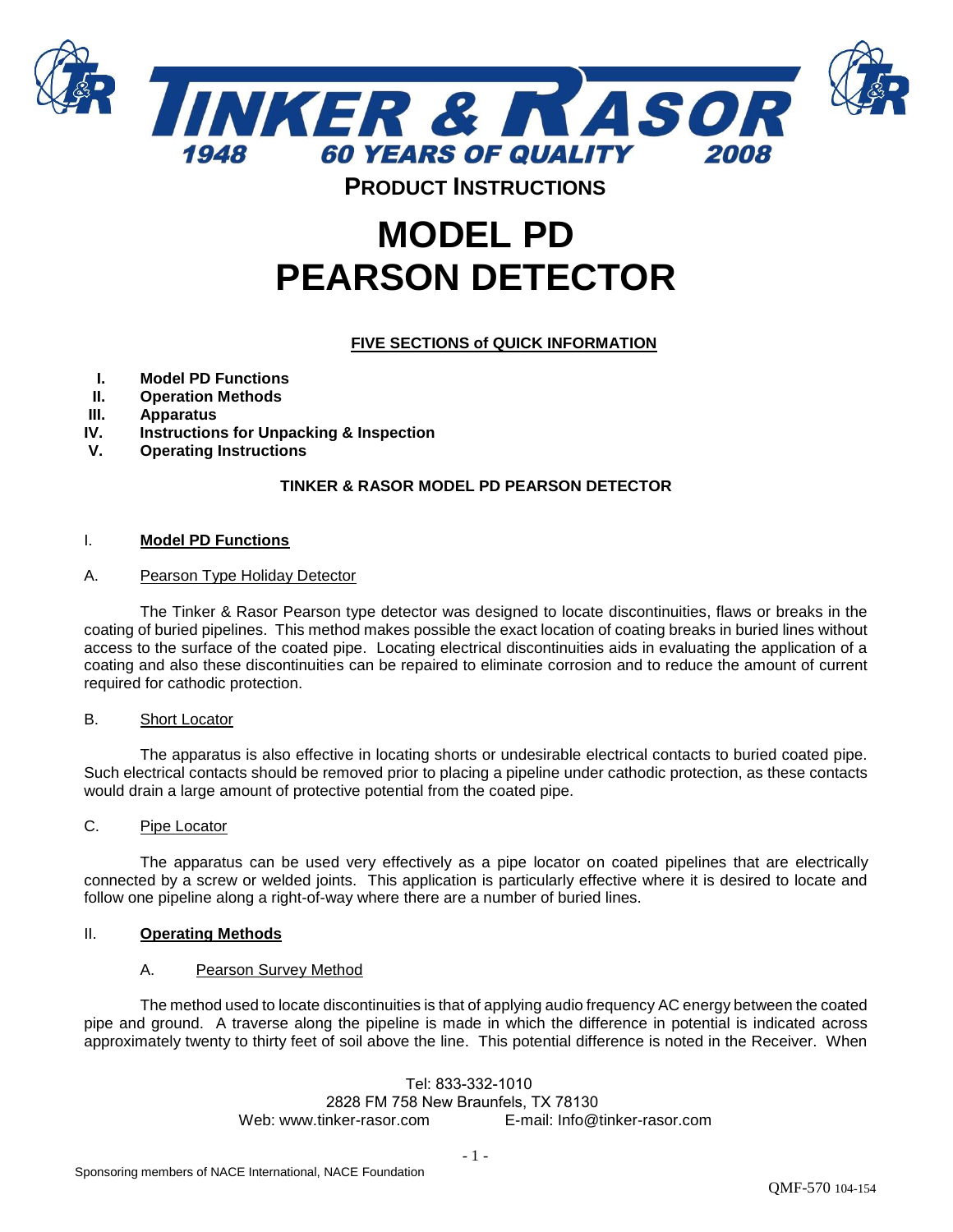

an area is reached where the difference in potential is considerably greater than the average potential over the pipe, a discontinuity is assumed to lie under this area.

#### B. Method of Locating Shorts

The method of locating shorts or contacts on a coated pipe is that of applying a relatively large amount (5 to15 watts) of audio frequency AC between the pipe and a remote ground connection. A traverse is made along the pipeline with a Receiver equipped with a search coil. A short or contact is observed along the traverse where the average AC signal picked up over the line suddenly drops to a very low level. This is assumed to be a point directly above the contact.

#### C. Method of Locating Pipe

An audio frequency AC signal is placed between the coated pipe and a good ground connection. The Receiver, containing a search coil, is passed over the area where the pipe is assumed to be located. As the Receiver is moved back and forth in a horizontal plane over the pipe, a sharp null will occur in the received signal. The pipe to be located is assumed to be directly under this null. A well-coated pipeline can be followed for a very great distance by this method when audio power of from five to fifteen watts is applied to the coated pipe.

#### III. **Apparatus**

The complete apparatus furnished with the Pearson-type detector comprises the following:

- A. Solid state Oscillator
- B. Solid state Receiver with filter
- C. Lightweight headphones w/plug and cushions
- D. Shoe cleats
- E. Connecting cables
- F. Carrying Case

#### A. Oscillator

The Oscillator provided with the set has been designed to use the latest developments in this type of instrumentation. A signal of 750 C.P.S. is generated by using a power transistor switching circuit. This arrangement eliminates troublesome vibrators, buzzers or other moving part elements. The Oscillator converts low voltage (12 volts) DC to stable audio-frequency AC directly; hence, by a highly efficient method, the input current to the Oscillator is only 1.7 amperes for a full output of 15 watts, a conversion efficiency of better than 80%.

 In order that a maximum of energy can be transferred from the Oscillator to the pipe, the output of the Oscillator is provided with taps so that voltages of 2.5, 5, 7.5, 15, 50 and 100 volts are available to match the load. An interrupter is provided to make the signal more easily recognized. The Interrupter is actuated by a switch on the panel of the Oscillator. The Oscillator will produce 15 watts of 750 Cycle signal into a 500-ohm load with the output selector set at the 100 volt position.

NOTE: Model PD-C (Rev. B) uses a new crystal that produces an interrupt frequency at a faster rate than previous models. Users familiar with this instrument may notice the difference.

#### B. Receiver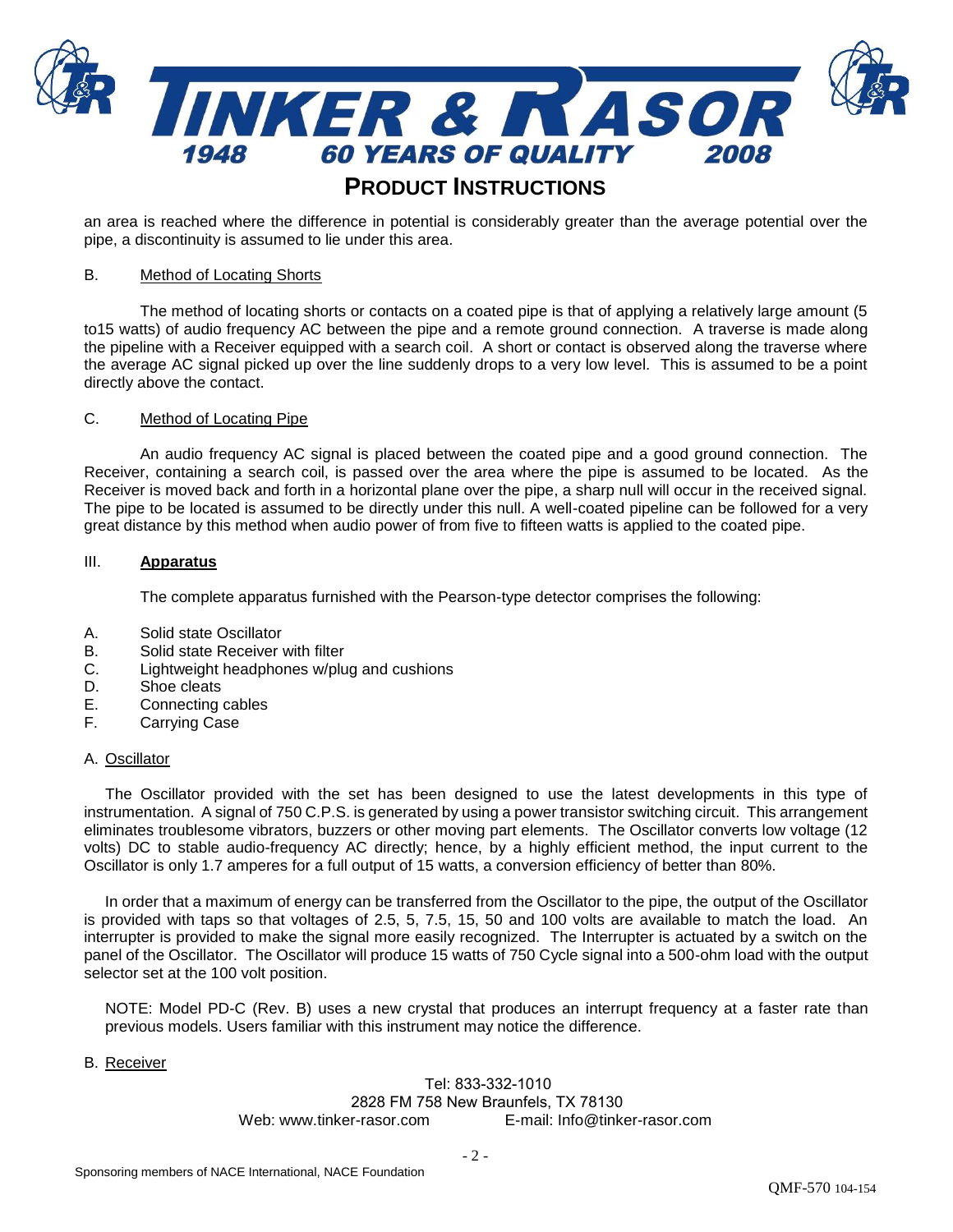

 The Receiver employs a high gain amplifier and a sharply tuned 750 Cycle filter. Modern circuit design insures maximum circuit stability even when operated at ambient temperature extremes. The filter attenuates AC power line and other interference, permitting operation in the vicinity of high-tension lines. A loudspeaker is built into the Receiver, eliminating the need for earphones except in noisy areas.

 Plugging the earphones into the jack marked PHONES disables the loudspeaker. A search coil is contained within the receiver and is normally connected to the Receiver input. Plugging the cable from the cleat terminal board into the jack marked CLEATS automatically disconnects the search coil and connects the cleats to the amplifier. The meter gives a visual indication of signal intensity and also serves to check battery condition. To test the battery, turn the Receiver on and push the button marked BATTERY TEST. Replace battery if necessary.

# C. Shoe Cleats

The shoe cleats provided with the detector have been designed for maximum foot comfort and for the most effective ground contact.

#### D. Connecting Cables

All necessary connecting cables are furnished. Terminal boards with belt loops are furnished to provide a convenient means of making the necessary connections between shoe cleats and the Receiver.

## E. Battery Replacement

See photo illustration.



- 1. Turn PD Instrument off.
- 2. Locate battery compartment on right-hand side of the instrument.
- 3. Lift and push compartment door until it opens.
- 4. Pull out door and replace single 9 volt battery. T&R #010-007
- 5. Push door back into place until it's secure.
- 6. Resume instrument operation.

# IV. **Instructions for Unpacking and Inspection**

Note the placement of the various components as received and repack in the same manner when not in use. If damage has occurred in shipment, file a claim with the carrier immediately. If it is necessary to contact your supplier or the manufacturer concerning damaged or missing items, be sure to include all the information such as serial number, purchase order number and invoice number. This will assure you of obtaining proper and expeditious service.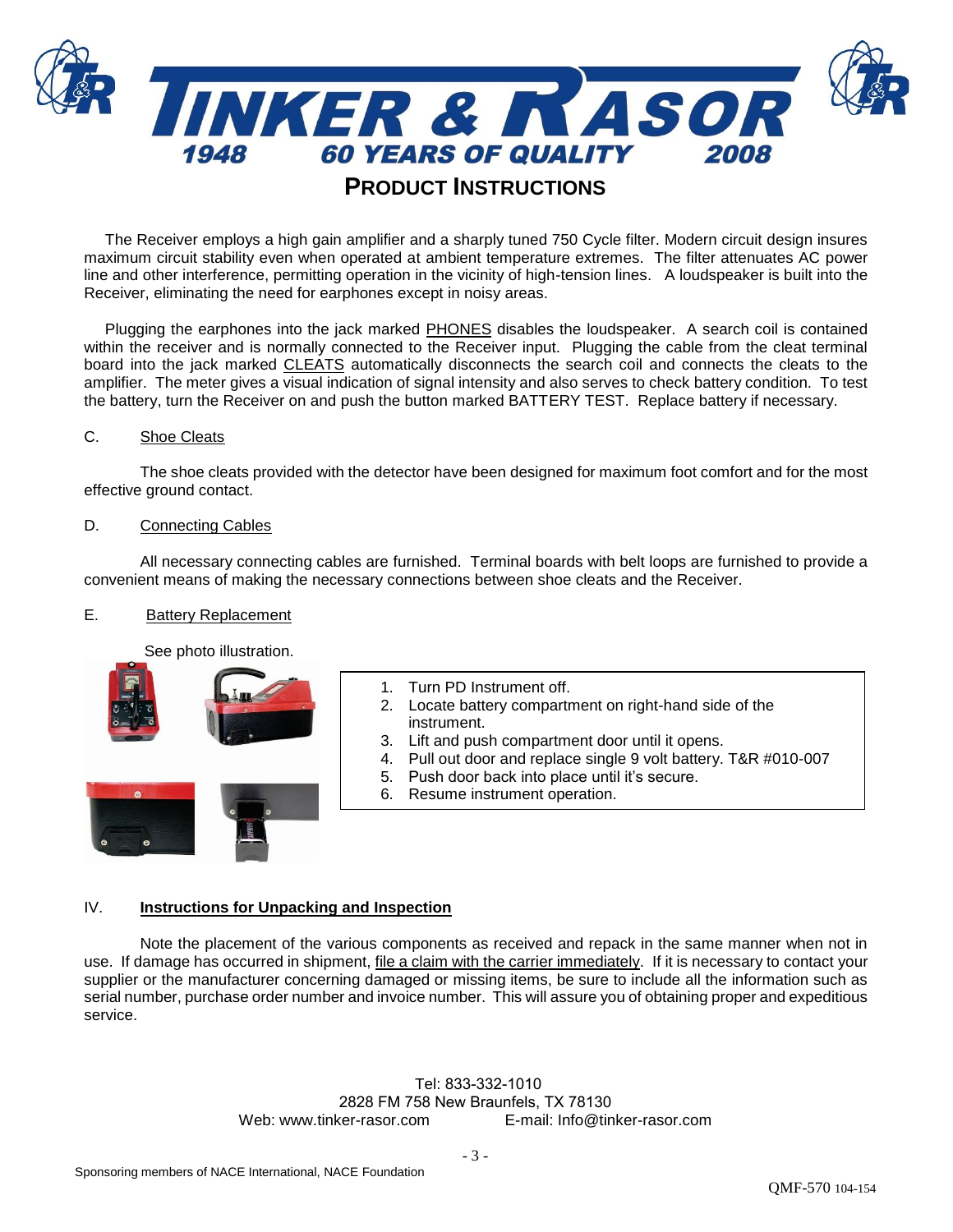

# V. **Operating Instructions**

A. Pearson Survey (Also see condensed Operating Instructions)

The following components are required for a Pearson Survey of a buried pipeline:

- 1. Oscillator with connecting cables
- 2. Twelve-volt storage battery (not furnished)
- 3. Receiver
- 4. Two sets of shoe cleats
- 5. Cleat connecting cables
- 6. Terminal Boards

The audio Oscillator is placed along the pipeline at a point where an electrical connection can be made to the pipe. Test point lead wires are convenient connections. The pipe lead wire is connected to the terminal of the Oscillator marked PIPE. Connect a wire from the terminal marked GROUND to some metal structure, which is in good electrical contact with the earth. If no structure is available, a rod can be driven into the earth at a point from 20 to 30 feet from the pipe at right angles to the pipeline.

Connect a 12-volt storage battery to the battery terminals, observing correct polarity (red is positive or +, black is negative or -). Set the output voltage switch to 2.5, the interrupter switch to "OFF", and the battery switch to "ON". The Fine Adjust knob should be advanced all the way to the Right (MAX). Next, advance the output voltage control until the LED lights on the Oscillator show Red. Then move the Fine Adjust knob to the Left (MIN) until the LED lights show Green.

NOTE: Model PD-C (Rev. B) uses a new crystal that produces an interrupt frequency at a faster rate than previous models. Users familiar with this instrument may notice the difference.

If overloaded, circuit breaker will trip. To reactivate, reduce driving voltage and reset circuit breaker.

Turn the interrupter switch "ON", if desired, and the Oscillator is ready for use.

For the most recent Oscillator, PD-C (Rev. B), the instructions are:

- 1. Connect 12 volt battery, observing polarity.
- 2. Connect to pipe and ground. Output Voltage to 2.5, Fine Adjust all the way to the Right (MAX).
- 3. Interrupter to OFF. Battery to ON.
- 4. Advance Output Voltage until Red LEDs light. Move Fine Adjust towards MIN until Green LED lights.
- 5. Interrupter to ON. Instrument is now ready for use.

NOTE: Model PD-C (Rev. B) uses a new crystal that produces an interrupt frequency at a faster rate than previous models. Users familiar with this instrument may notice the difference.

The terminal boards should be attached to the belts of the operators. (The board with the cord and plug is used by the operator who carries the Receiver). Both operators fasten cleats on their shoes, then attach cleat cable to each cleat, running the cables inside their pant legs. The key operator connects with wires from both of his cleats to the lower terminal on his terminal board. The secondary operator connects the wires from both of his cleats to the lower terminal on his terminal board. The secondary operator connects the wires from both of his cleats and one end of the long connecting cable to his terminal board. The other end of the connecting cable goes to the upper terminal of the key man's terminal board. The plug coming from the key man's terminal board is plugged into the jack marked CLEATS, the Receiver is turned "ON", and the apparatus is ready for use.

Tel: 833-332-1010

2828 FM 758 New Braunfels, TX 78130 92402 Web: www.tinker-rasor.com E-mail: Info@tinker-rasor.com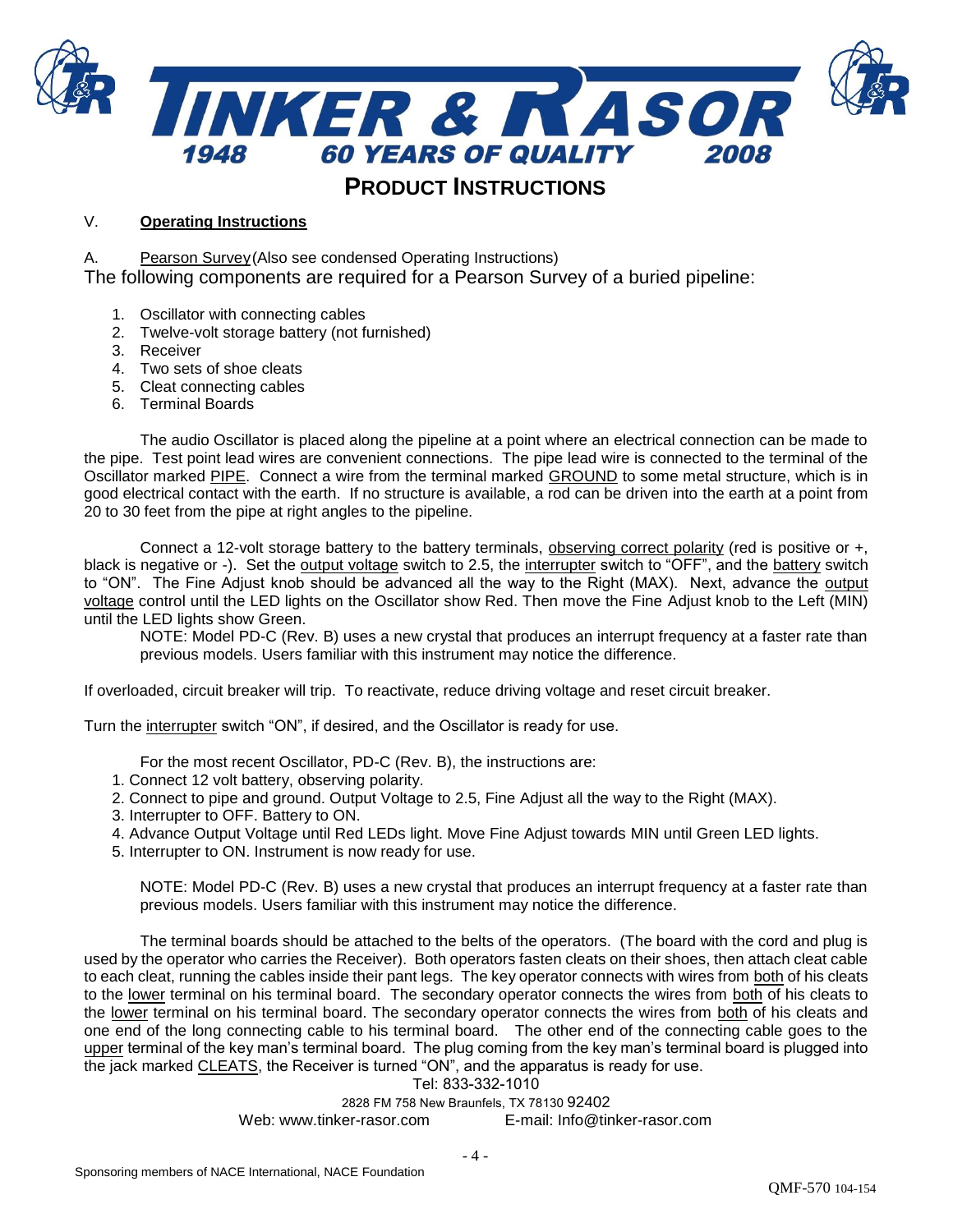

The traverse along the pipeline is made by walking over the pipe at a slow pace. Beginning adjacent to the Oscillator set the Receiver volume so that the signal from the Oscillator can be heard at a very low level. As progress away from the Oscillator is made, the signal may drop and the level can be raised again by increasing the volume. A discontinuity is indicated by an increase in average signal level, followed by a relatively sharp decrease, then another increase and then back to normal level as progress is made over the discontinuity.

The exact point of discontinuity lies under the point of decreased signal or null. This, then, is the point halfway between the two operators. If a series of discontinuities exist in close proximity to each other, the null effect may not be heard, or very difficult to observe. In this case, one man walks along the line and the other walks at right angles to the line and a discontinuity is noted by an increase in signal directly over the fault.

# B. Locating Shorts or Contacts

The following components are required for locating line shorts:

- 1. Oscillator and battery
- 2. Oscillator to pipe cable
- 3. Remote ground connection
- 4. Receiver

The Oscillator and ground connections are made in the same fashion as described in the Pearson Survey above.

Turn on the Oscillator and Receiver. Advance the Receiver sensitivity control until the 750 Cycle tone is heard in the loudspeaker and the signal intensity meter reads slightly less than full scale. As the Receiver is moved back and forth across the pipe to which the Oscillator is connected, a very sharp decrease, or null, in the received signal will be observed when the Receiver is directly of the pipe. Using this null method, it is possible to trace the path of the pipeline as long as there is a relatively large amount of audio-current flowing in it. If the coated pipe is in contact with a foreign system, the audio-current will leave the coated pipe at this point and audio-current will flow in the foreign system. The same null effect will then be present on the foreign system as on the coated pipe from audio Oscillator to point of contact.

# C. Locating Pipelines

The apparatus and method required for locating welded or screwed pipe, is the same as for locating shorts or contacts. After connecting the Oscillator, hold the Receiver level over the ground and note the intensity of the received signal. As the Receiver is brought near the pipe, the signal will gradually increase and then will null sharply as the Receiver passes directly over the pipe.

It is also possible to determine the depth of a pipe. First mark its exact center, using the method described above. Once the centering of the pipe has been accomplished, it is relatively easy to measure the depth by triangulation. In order to determine the depths of pipes, it is necessary to position the Receiver in a 45° angle to the ground surface. This is accomplished by holding the Receiver so that its longest axis is perpendicular to the path of the pipe and then tilting it back until the air bubble in the depth angle gauge lies between the outer edge of the center ring and the black border.